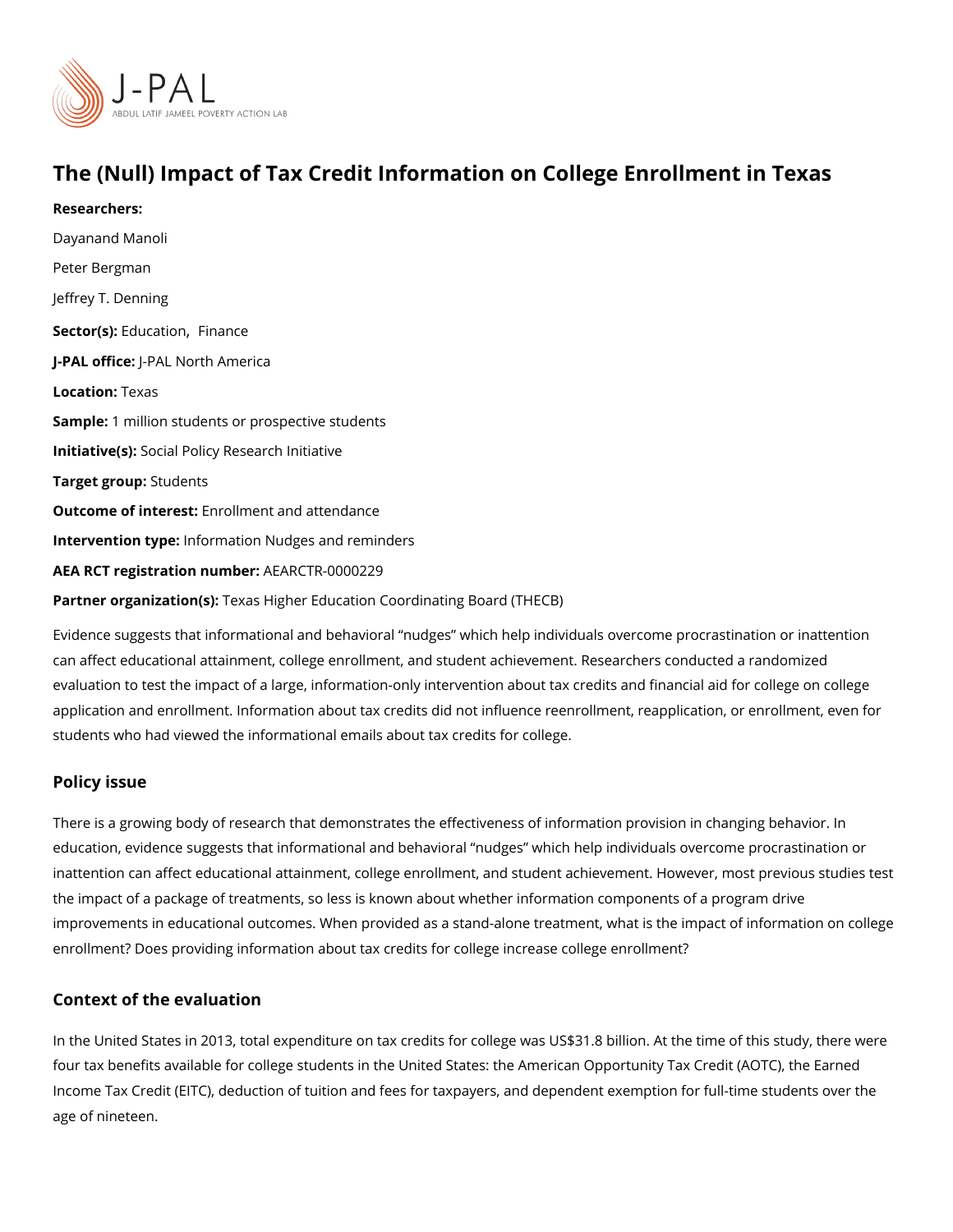Established in [1](#page-3-0)965, the Texas Higher Education Coordination Board (THECB) coordinates Using administrative data and THECB s online portal, ApplyTexas.org, which allows stude participating community or private college in Texas, researchers gathered information about are enrolled, have applied, or have applied but not enrolled in college.

Across all three groups, almost half of the students were male, 11 18 percent had fathers percent had household incomes of less than US\$40,000.

Some students received information about tax credits for college.

#### Details of the intervention

Researchers conducted a randomized evaluation to test the impact of a large, information college application and enrollment. Researchers identified three categories of students o

" Reenroll Group: Students enrolled in college during the 2013 calendar year;

" Reapply Group: Students who applied to college between Fall 2011 and Spring 2013 but " Enroll Group: High school seniors graduating in 2014 who had applied to college.

Students in each category were randomly assigned to either the comparison group or to re about tax credits. Some students received information about the costs or benefits of colle different levels of information about tax credits for college. Additionally, some students i information about the Free Application for Federal Student Aid (FAFSA). The sample cons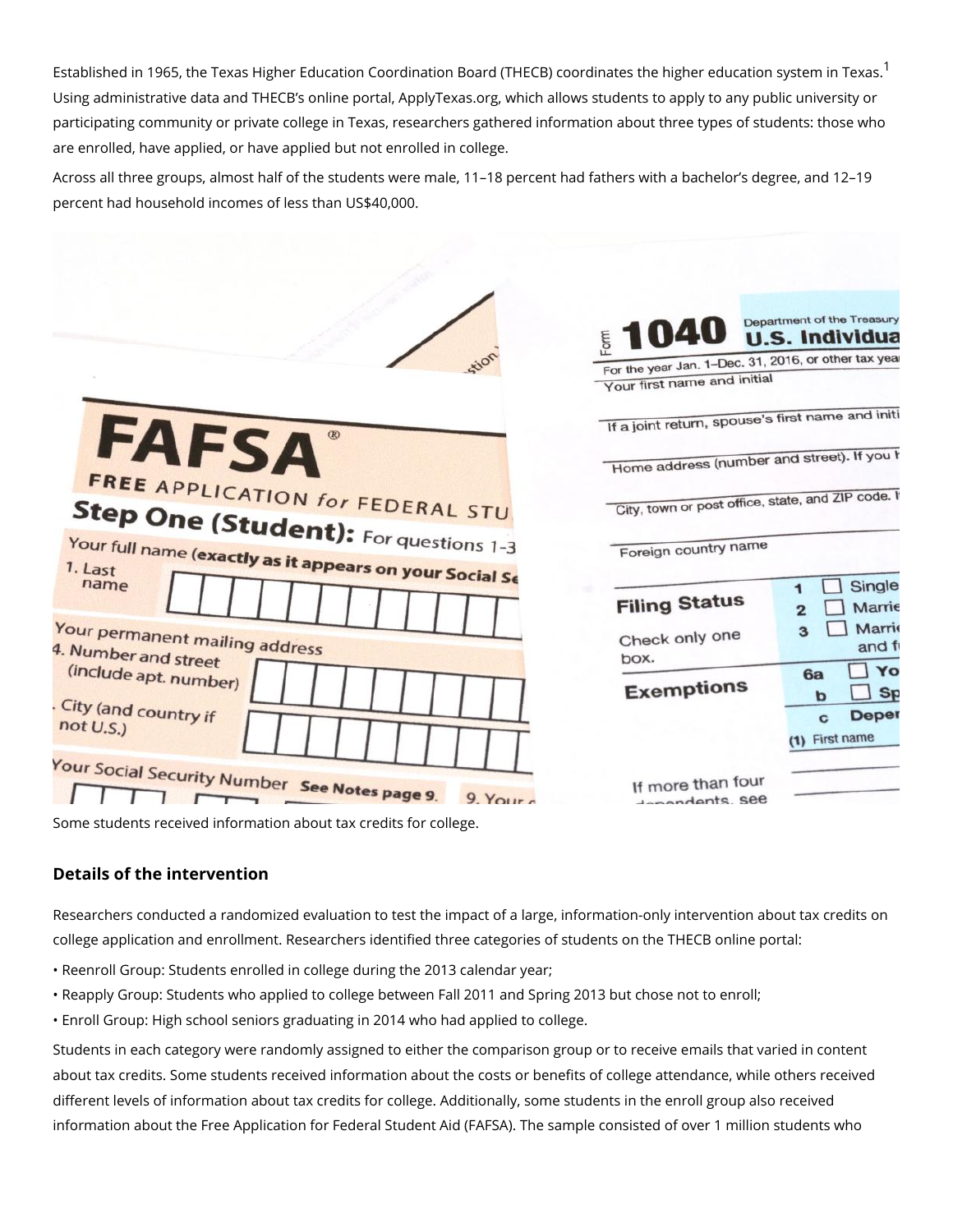## used the ApplyTexas portal from Fall 2011 to Fall 2014.

×

|                |         | Category # in sample Information intervention                                            | <b>Outcome of interest</b>        |
|----------------|---------|------------------------------------------------------------------------------------------|-----------------------------------|
| Reenroll       | 434.887 | Emails sent 1/17/14 and 3/25/14                                                          | Reenrollment in Fall 2014         |
| <b>Reapply</b> | 526.614 | Emails sent 11/6/13 and 7/16/14                                                          | Reapplication in Spring/Fall 2014 |
| Enroll         | 80.802  | Emails sent 2/18/14 (FAFSA), 4/1/14, 6/1/14, and 7/16/14 College enrollment in Fall 2014 |                                   |